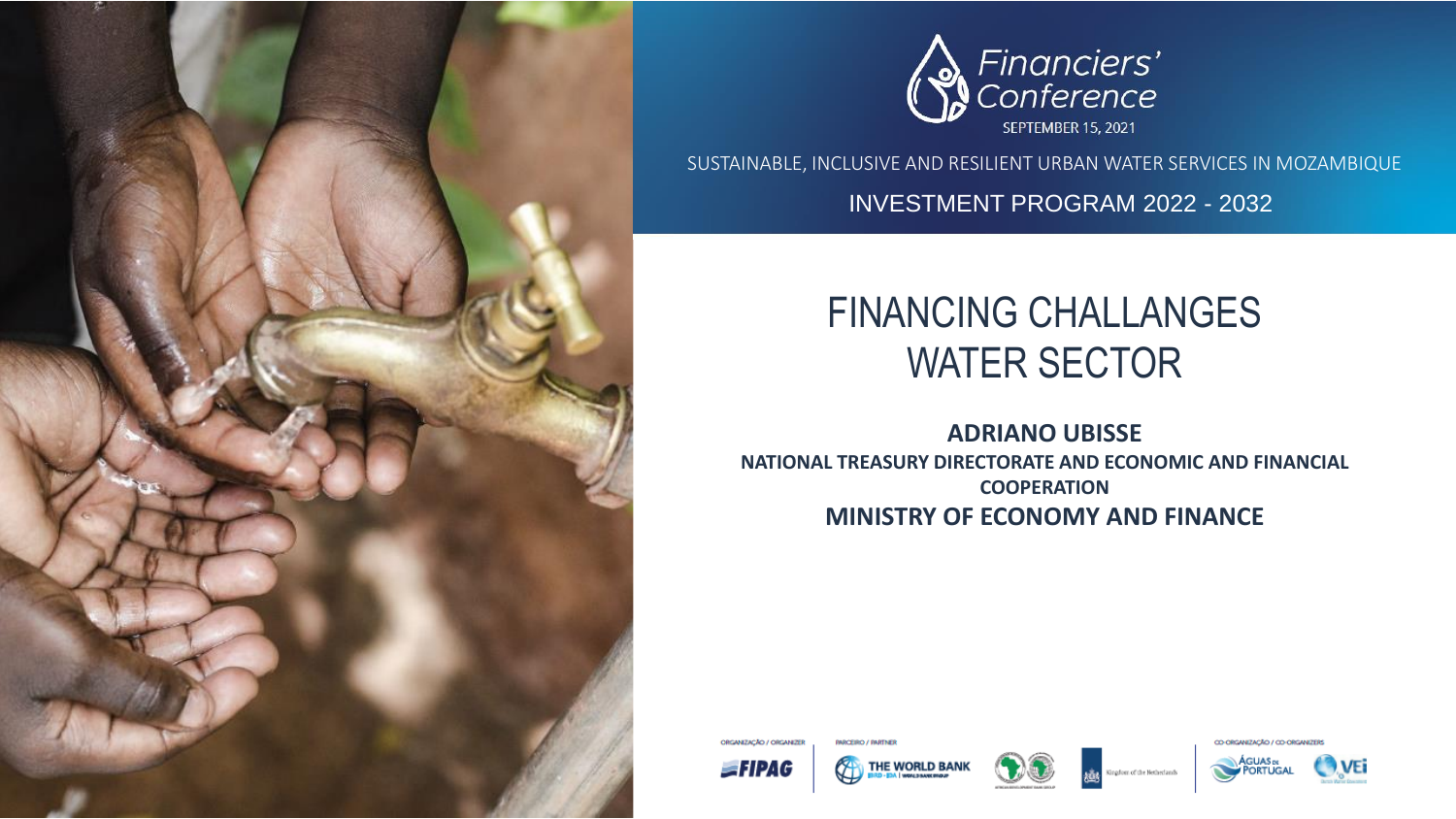#### **Presentation Points**



### • **CONTEXT**

### • **LEGAL FRAMEWORK**

### • **FINAL CONSIDERATION**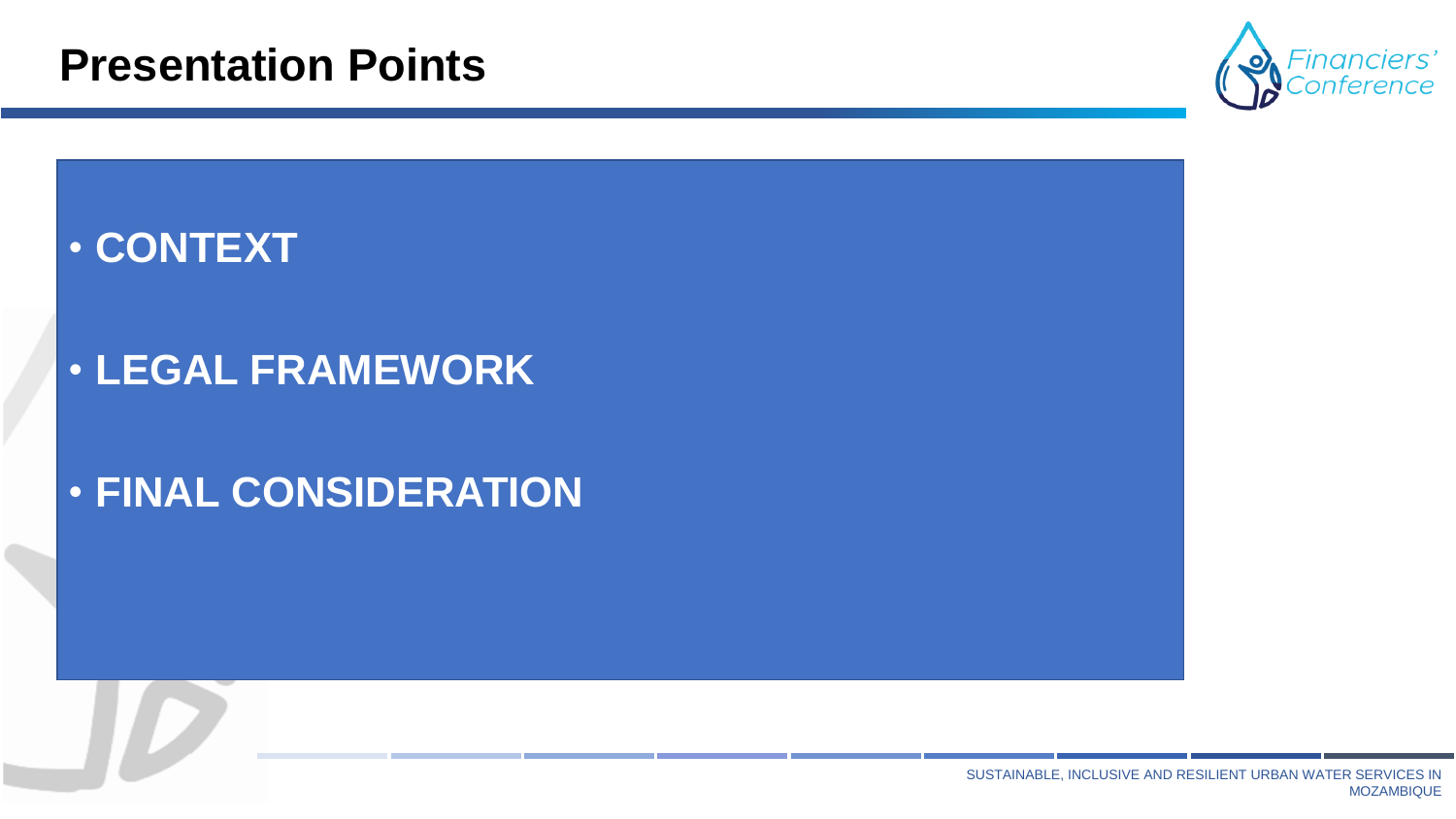## **Context (1)**



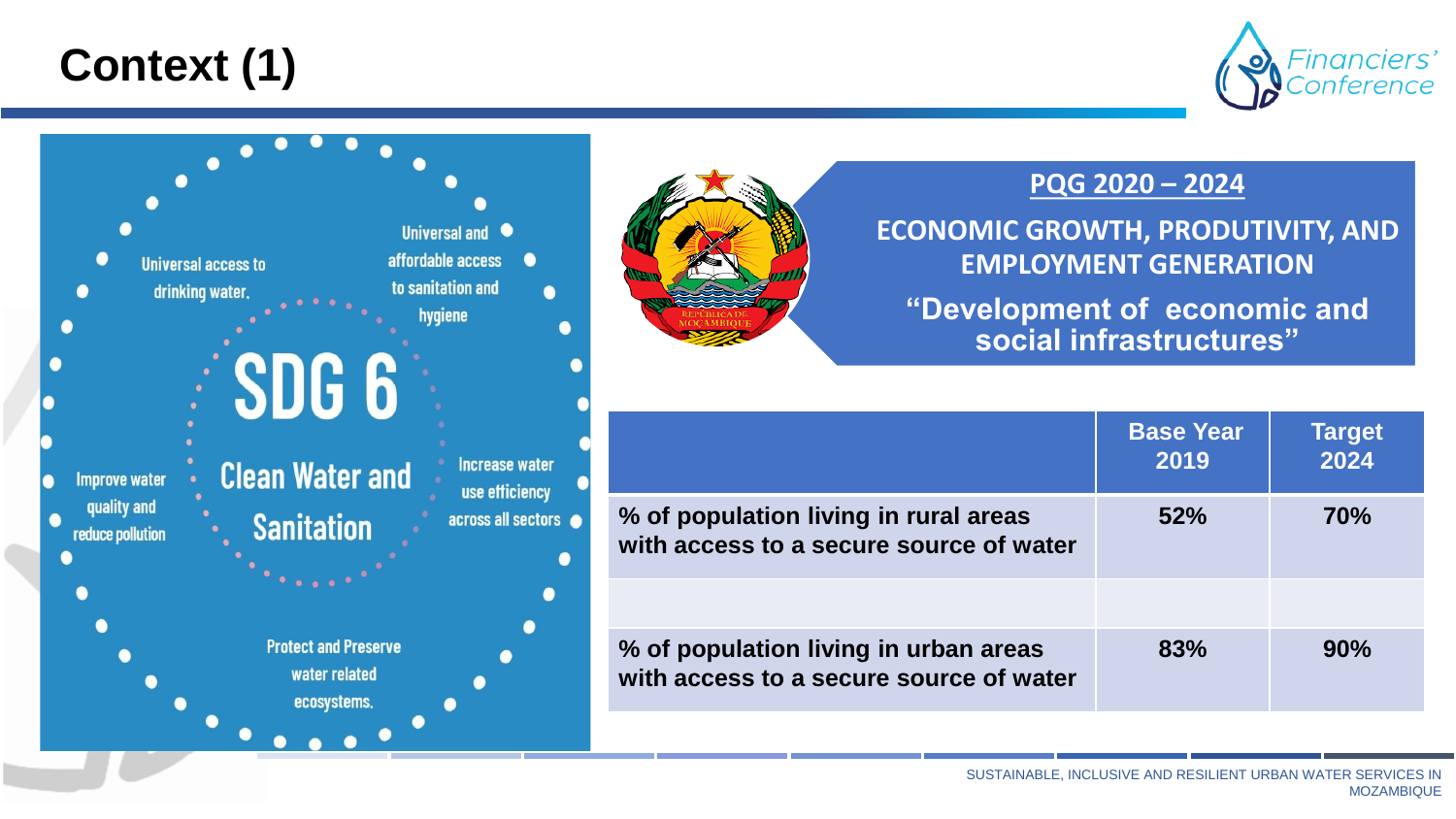## **Context (2)**



#### • **Macro Fiscal Indicators**

| <b>Indicadores Macro-Fiscais</b> | 1998  | 2009    | 2014    | 2019                                | 2020    |
|----------------------------------|-------|---------|---------|-------------------------------------|---------|
| Taxa de crescimento real (%)     | 9.9   | 6.9     | 7.4     | 2.3                                 | $-1.2$  |
| Inflação média annual (%)        | 11,2  | 3.8     | 2.6     | 2.8                                 | 3.1     |
| IDE (milhoes de USD)             |       |         |         | 255,4 898.3 4,901.8 2,211.7 2,337.3 |         |
| Receitas do Estado               | 11.41 | 14.51   | 28.15   | 28.75                               | 24.14   |
| Despesas do Estado               | 11.95 | 25.89   | 40.88   | 29.27                               | 32.04   |
| Saldo Primário                   | 5.77  | $-2.66$ | $-8.60$ | 3.72                                | $-1.16$ |
| Divida Pública                   |       | 39.10   | 49.40   | 79.0                                | 97.7    |

Fonte: MEF e BM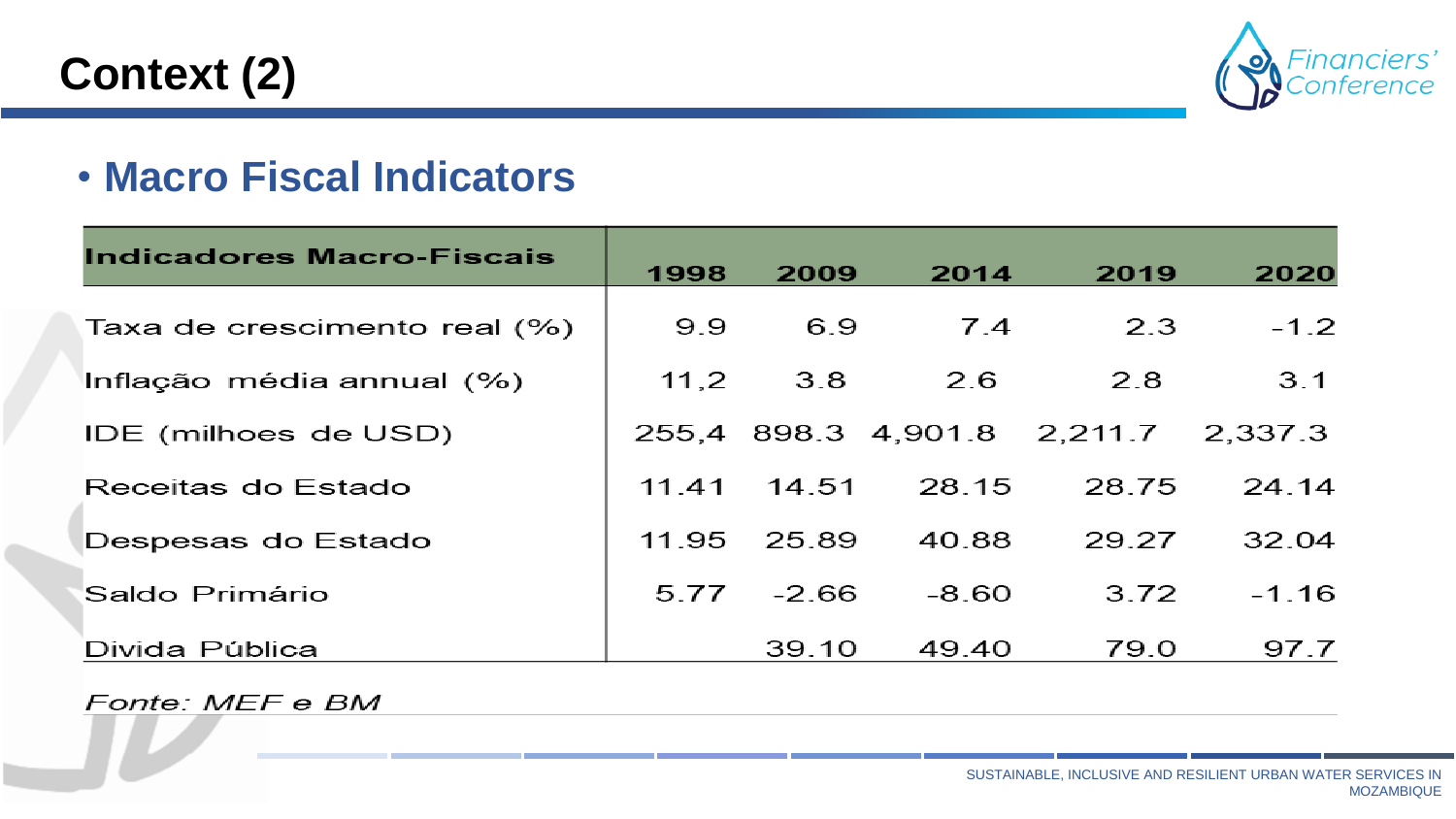## **Context (3)**



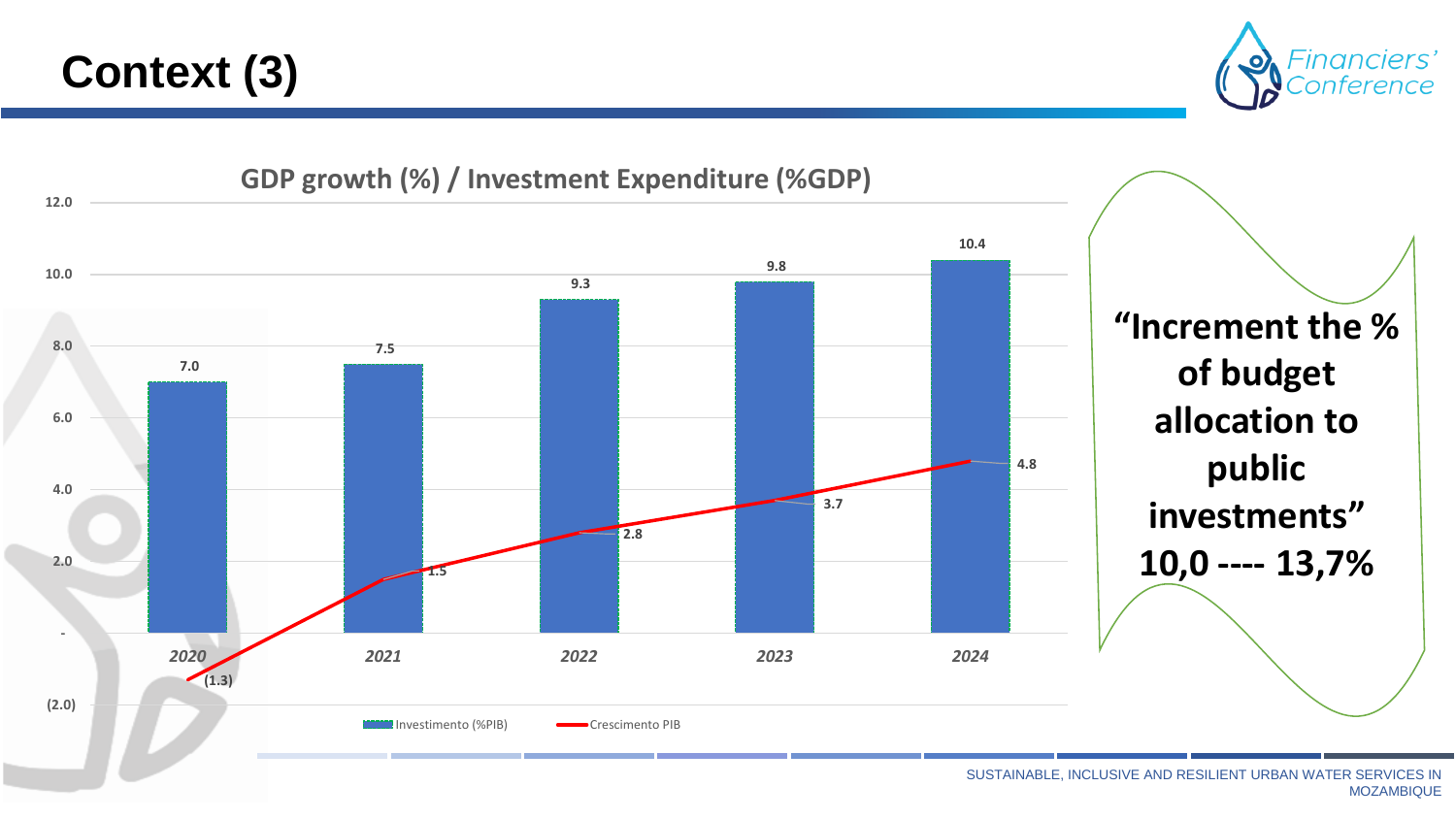## **Legal Framework – Foreign Direct Investment**



| <b>INVESMENT LAW</b>                    | $\Box$ Legal protection of investments, including<br>industrial and intellectual property rights                            |
|-----------------------------------------|-----------------------------------------------------------------------------------------------------------------------------|
| <b>TAX CODES / SINGULAR / CORPORATE</b> | $\Box$ Equal treatment of foreign and domestic<br>investment                                                                |
| <b>FISCAL BENEFISTS CODE</b>            | $\Box$ Just indemnity provisions in case of<br>expropriation of goods authorized and made                                   |
| <b>ECONOMIC FREE ZONES INCENTIVES</b>   | under the investment law                                                                                                    |
| <b>PPP LAW</b>                          | $\Box$ Transfer of capital to exterior (profits,<br>royalties, amortization of interest on loans,<br>capital invested, etc) |
| <b>FOREIGN EXCHANGE LAW</b>             | $\Box$ Arbitrage under the ICSID rules, International<br>Chamber of Commerce, etc.                                          |
| <b>OTHER</b>                            |                                                                                                                             |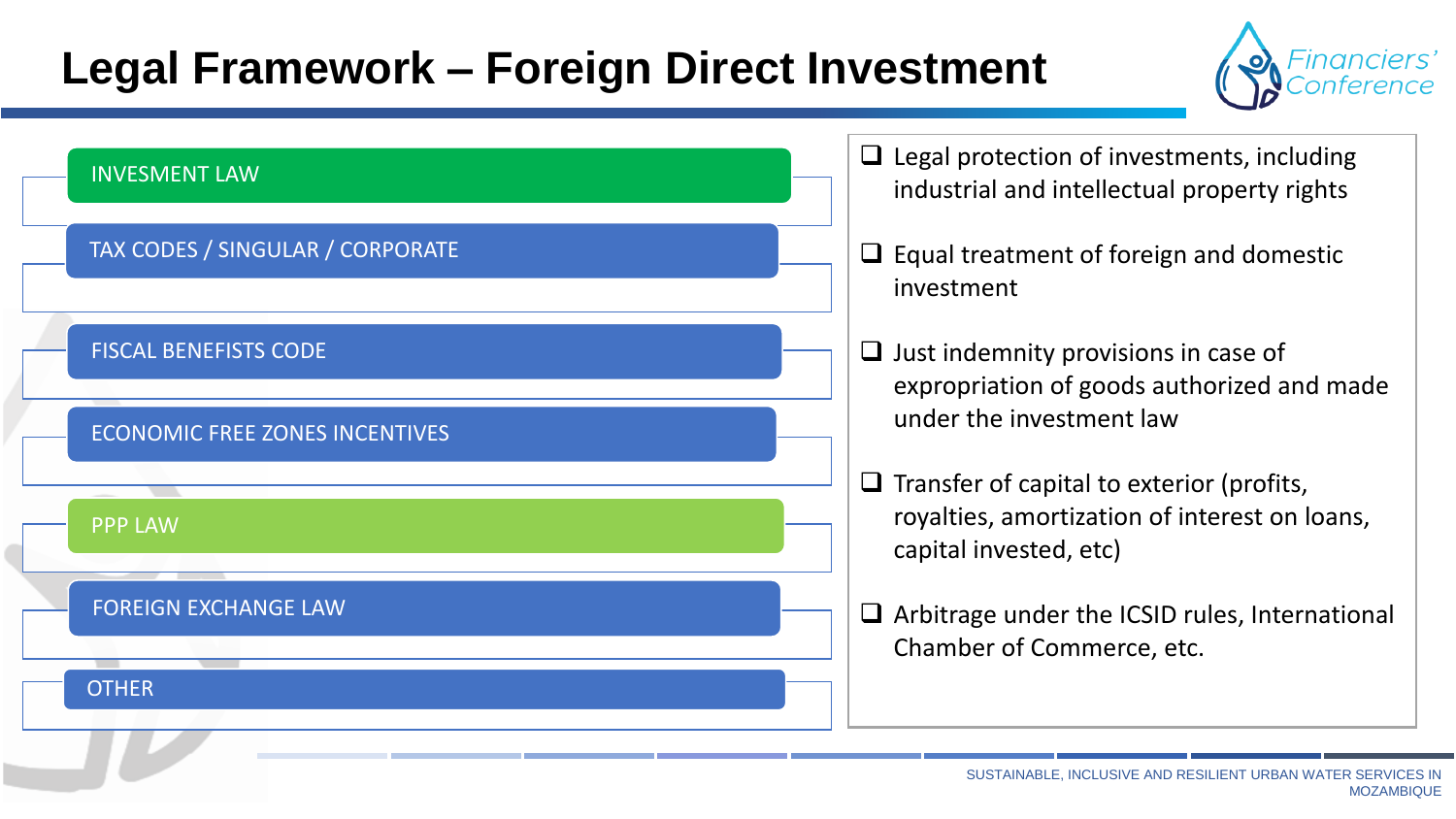## **Legal Framework – Public Private Partnerships**



| <b>Sector Supervision</b>    | Identification, conception, negotiation, and monitoring the<br>implementation of the project                              |
|------------------------------|---------------------------------------------------------------------------------------------------------------------------|
| <b>Financial Supervision</b> | Financial and economic analyses, fiscal and budget<br>impact, benefit sharing, risk mitigations and results<br>monitoring |
| <b>Regulatory Authority</b>  | Focalization, oversight, monitoring of results                                                                            |
| <b>Implementing Agency</b>   | Financing, management of the project                                                                                      |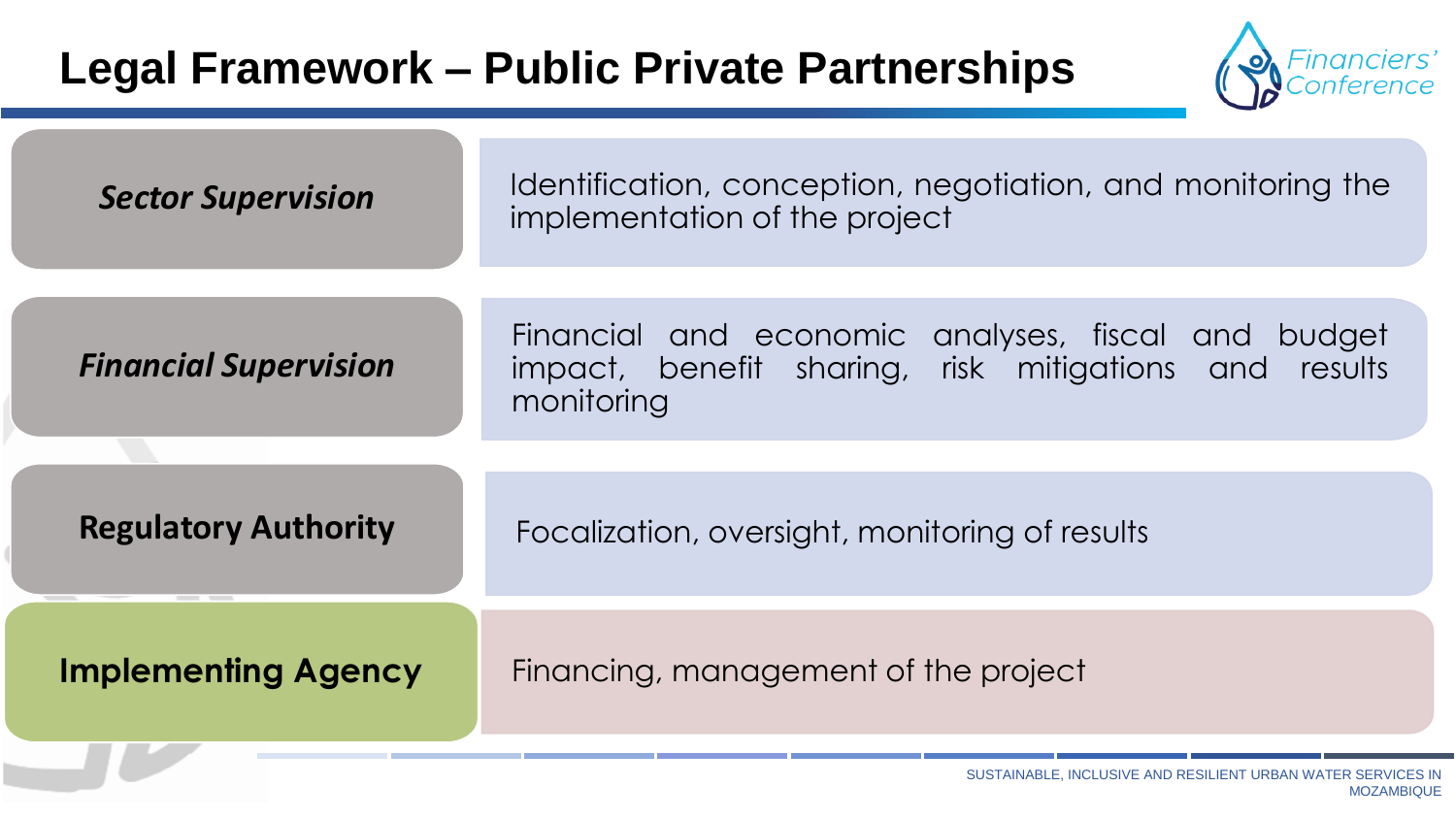# **Legal Framework –** *Risk Mitigation Measures*



| <b>Instrument</b>                                                         | <b>Provisions</b>                                                                                                                                                                                                          | <b>Legal</b>                                                                                                                                        |
|---------------------------------------------------------------------------|----------------------------------------------------------------------------------------------------------------------------------------------------------------------------------------------------------------------------|-----------------------------------------------------------------------------------------------------------------------------------------------------|
| <b>PROGRAM CONTRACT</b><br>(Contrato Programa)                            | $\triangleright$ Economic and financial viability of PPP Projects<br>(subventions, financing guaranties)<br>$\triangleright$ Criteria for budget subventions<br>▶ Performance Indicators<br>$\triangleright$ M&E Framework | Law $3/2018$ – Public<br>$\Box$<br><b>Enterprises Law</b><br>Law $15/2011 - PPP$<br>$\sqcup$<br>Law<br>Decree 16/2012 -<br>$\Box$<br><b>PPP Law</b> |
| <b>ON LENDING</b><br><b>AGREEMENTS</b><br>(Retrocessão de<br>Empréstimos) | $\triangleright$ On lending to public entities                                                                                                                                                                             | <b><math>\Box</math></b> Law 14/2020,<br><b>SISTAFE Law</b>                                                                                         |
| <b>ACCOUNTABILITY</b><br>(Prestação de Contas)                            | $\triangleright$ Annual work plan and budget<br>$\triangleright$ Financial and audited reports<br>$\triangleright$ Authorization on loans  + 3 years                                                                       | Law $15/2011 - PPP$<br>$\Box$<br>Law<br>$\Box$ Decree 48/2012 -<br><b>FIPAG</b>                                                                     |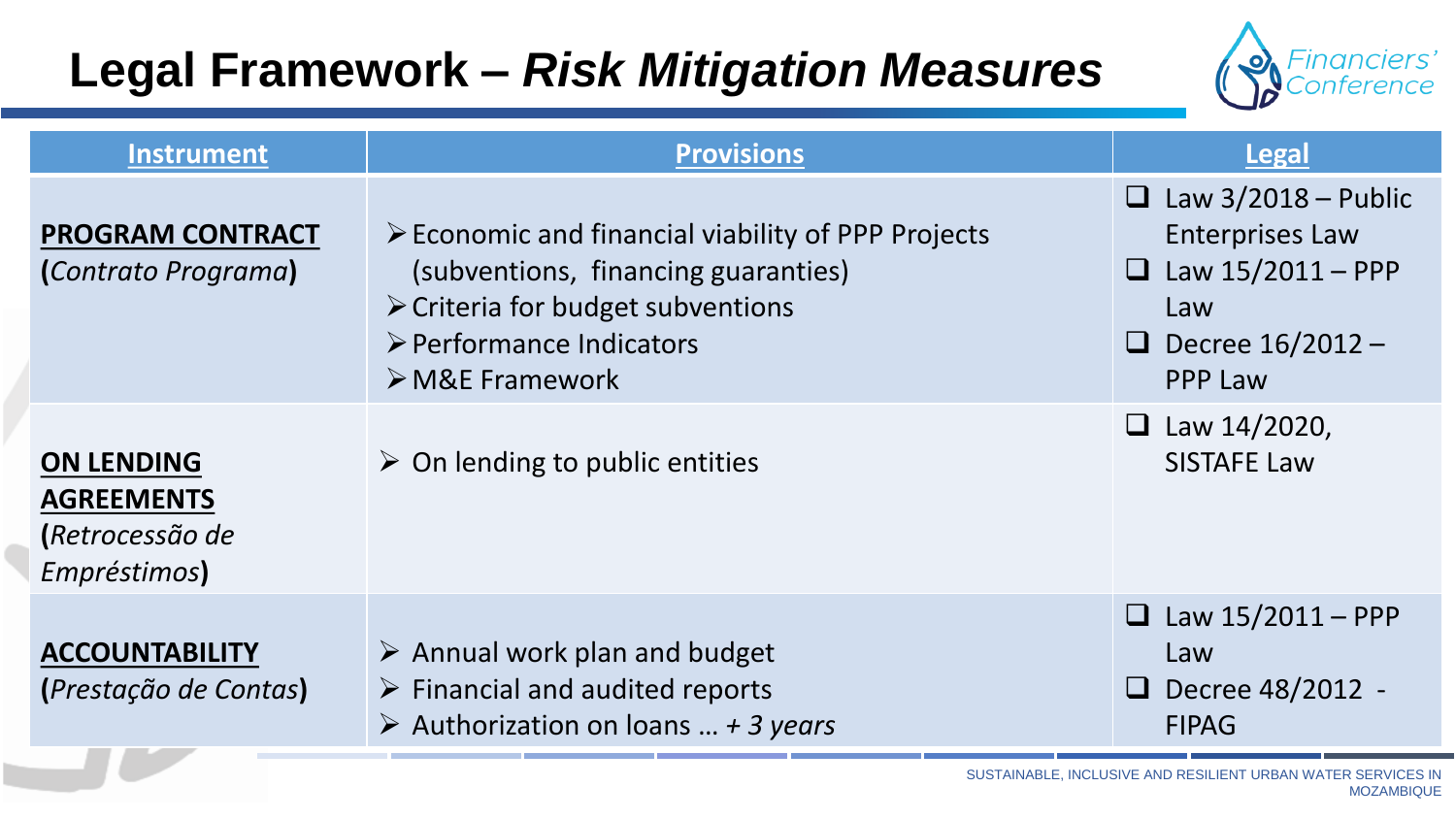## **Concluding remarks…**



#### ❑SDG / PQG 2020-24 Targets

□ Macroeconomic challenges

#### ❑Legal Framework